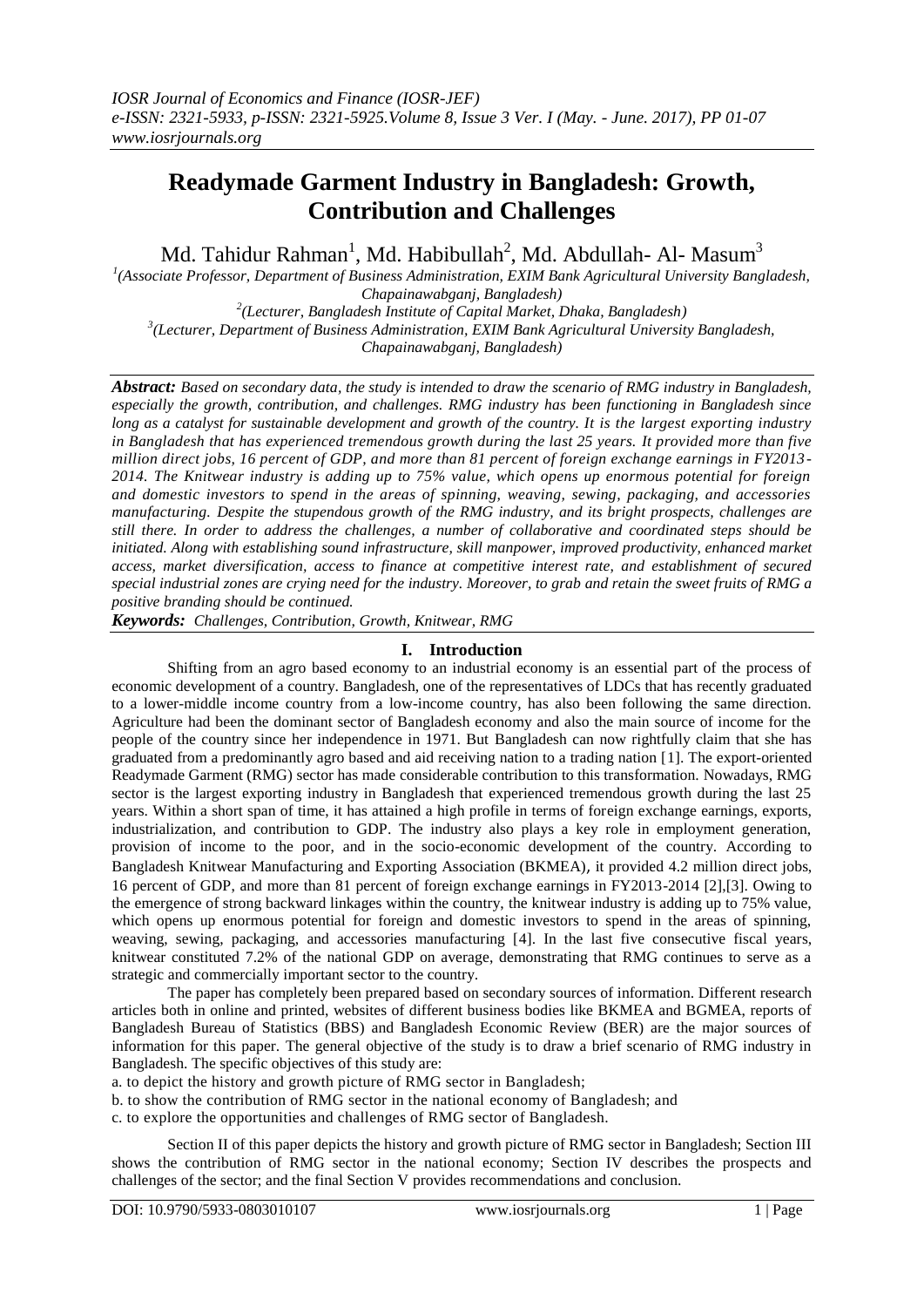# **II. History And Growth Of Garments Industry In Bangladesh**

The export-oriented readymade garments (RMG) sector in Bangladesh started its journey in late 1970s as a small non-traditional sector of export. At that time there were only nine exporting garments industries in the country. The three largest industries in that time were Riaz Garments, Jewel Garments, and Paris Garments. Among those, Riaz Garments was the most famous and oldest industry in that time. In the earlier stage, Riaz Garments of Mohammad Reaz Uddin started its business with some tailoring shop in the name of Riaz store. Later on, the name turned into Riaz Garments in 1973, and from 1978 the company started exporting with one million pieces of shirts in the South Korean Company named "Olanda". Desh Garments is another pioneer of Bangladesh RMG sector. In 1979, Desh Garments started a joint project with South Korean company "Daiyuu". At the same time, several garments factories were established such as Stylecraft Limited, Aristocraft Limitd, Azim Group, and Sunman Group. Following the beginners of RMG sector, some others discreet and hard-working entrepreneurs started their RMG business in the country. Since then, RMG sector of Bangladesh has been developing day by day through various critical stages. Bangladesh exported RMG worth only US\$ 69 thousand when Reaz Garments exported its first consignment in 1978. By FY2002, within a span of about two decades, exports increased to US\$4.5 billion and in next 12 years it became US\$24.49 billion in the year 2013-14. Over the past decade alone, the sector registered a phenomenal growth rate of 15 percent per annum, which is impressive by any standard [5]. All the readymade garments of Bangladesh are classified into two broad categories namely woven products and knitted products. Woven products include shirts, pants, and trousers. On the other hand, knitted product includes T-Shirts, polo shirts, undergarments, socks, stockings, and sweaters. Woven garments still dominate the export earnings of the country. It is evident from BGMEA report that knitted items production is increasing in considerable rate day by day and at present about 40% of the export earnings of Bangladesh has been generating from knitted products.

Quota system that gave enormous benefit was a great blessing for establishing the garments industry in Bangladesh. Thanks to the system, RMG sector of the country has become a matured industry today. The system was governed through the Multi Fibre Arrangement (MFA) of world trade in textiles and garments from 1974 to 2004 that imposed quotas on the amount developing countries could export to developed countries. Between 1990 and 2004, Bangladesh witnessed about eightfold increase of its exports of garments from US\$620 million to US\$5.7 billion [6]. While quota system was approaching to an end in 2004, many people who were directly or indirectly related to the industry got upset about the future of RMG sector of Bangladesh. But the sector was not affected so heavily as the experts concerned. The industry conquered the post quota challenges and made that a successful story [7]. In fact, Bangladesh's exports increased in value by about US\$500 million in 2006 [8]. Critics say that the garment industry grew sharply in Bangladesh after the end of the MFA and exhibited social benefits such as "empowering women, their mobility, and their individual choice but that increased opportunities for women have been made at the cost of their health and increased risk of harassment [9].



*Source: BGMEA Web Site (Graph Designed by the Researchers)*

At present, according to a private statistics, there are more than 5,000 garment factories in Bangladesh. But, according to BGMEA the number of garment factories in Bangladesh is more than 4000. The number was merely 384 in the year 1984-85, which gradually became the highest ever 6,876 in 2012-13, then decreased to 4,222 in 2013-14. Now, RMG industry is the country"s largest export earner, where exports surged 14 percent to US \$24.49 billion in 2013-14 fiscal year from the previous year. But the total exports were 1 percent below the target of US\$30.5 billion [10]. Though the total export target was not met, garments still played the lead role in exports and maintained a satisfactory growth. Despite the growth loss in the specialized textiles, a figure of 14% increase in RMG export is encouraging news for the sector.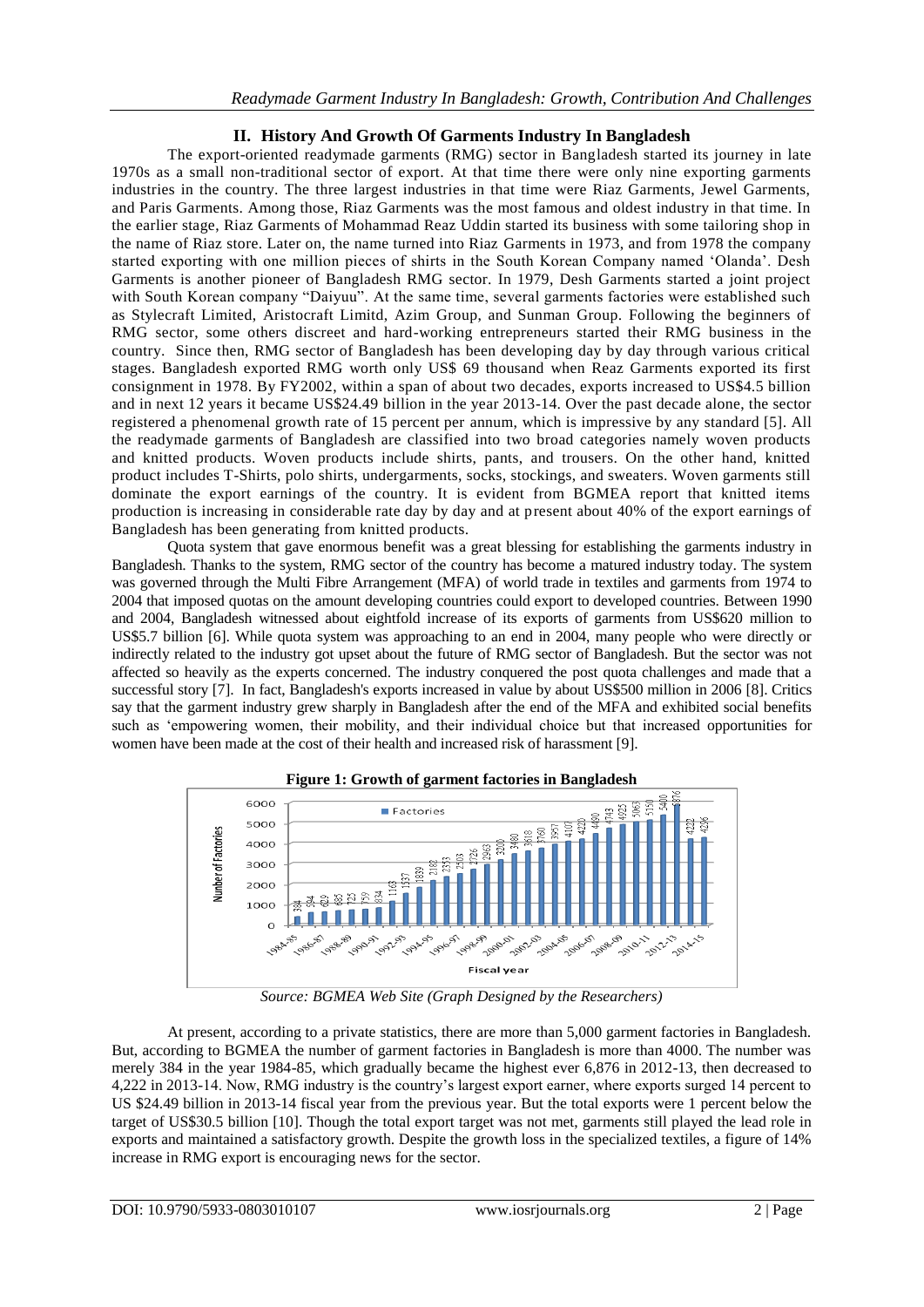The sector witnessed unparalleled growth in the last 20 years and also became the largest exporting industry in Bangladesh. It has attained a high profile in terms of foreign exchange earnings, exports, industrialization, and contribution to GDP within a short span of time. The major importer of RMG products from Bangladesh are USA and Europe. USA is the largest importer of Bangladeshi RMG products, followed by Germany, UK, France and other E.U countries. But there are some other countries that have a contribution to the total RMG export of Bangladesh.

| <b>Million US\$</b> | Woven    |          |          | Knit     |          |          | <b>Total</b> |          |          |
|---------------------|----------|----------|----------|----------|----------|----------|--------------|----------|----------|
|                     | 2013     | 2014     | 2015     | 2013     | 2014     | 2015     | 2013         | 2014     | 2015     |
| <b>EU</b> Countries | 5663.29  | 6230.26  | 6910.14  | 8140.94  | 8779.99  | 8992.53  | 13804.23     | 15010.25 | 15902.68 |
| % of World          | 46.99    | 50.16    | 50.05    | 71.11    | 72.19    | 70.27    | 58.74        | 61.06    | 59.78    |
| Growth %            | 18.80    | 10.01    | 10.91    | 17.83    | 7.85     | 2.42     | 18.23        | 8.74     | 5.95     |
| <b>USA</b>          | 4.088.09 | 3.803.62 | 4.233.65 | 1.209.81 | 1.204.43 | 1.425.26 | 5297.90      | 5008.04  | 5658.91  |
| % of World          | 33.92    | 30.62    | 30.67    | 10.57    | 9.90     | 11.14    | 22.54        | 20.37    | 21.27    |
| Growth %            | 14.94    | $-6.96$  | 11.31    | 16.82    | $-0.45$  | 18.33    | 15.36        | $-5.47$  | 13.00    |
| Canada              | 545.68   | 525.80   | 569.91   | 454.37   | 403.34   | 403.88   | 1000.05      | 929.15   | 973.79   |
| % of World          | 4.53     | 4.23     | 4.13     | 3.97     | 3.32     | 3.16     | 4.26         | 3.78     | 3.66     |
| Growth %            | 9.45     | $-3.64$  | 8.39     | 2.87     | $-11.23$ | 0.13     | 6.36         | $-7.09$  | 4.80     |
| <b>Other</b>        | 1755.24  | 1861.58  | 2091.73  | 1643.56  | 1774.94  | 1975.59  | 3398.80      | 3636.52  | 4067.32  |
| <b>Countries</b>    |          |          |          |          |          |          |              |          |          |
| % of World          | 14.56    | 14.99    | 15.15    | 14.36    | 14.59    | 15.44    | 14.46        | 14.79    | 15.29    |
| Growth %            | 35.53    | 6.06     | 12.36    | 27.97    | 7.99     | 11.31    | 31.77        | 6.99     | 11.85    |
| <b>Grand Total</b>  | 12052.30 | 12421.26 | 13805.44 | 11448.68 | 12162.70 | 12797.26 | 23500.98     | 24583.96 | 26602.70 |
| Growth %            | 19.12    | 3.06     | 11.14    | 18.39    | 6.24     | 5.22     | 18.76        | 4.61     | 8.21     |

**Table 1:** Bangladesh's RMG Export to World from 2013 to 2015

*Source: BGMEA Website (Modified by the Researchers)*

The percentage of RMG export out of total export during the last ten years from 2005 to 2015 has been shown in **Table 2**. The table shows a constant growth during the period under study. The contribution of RMG in total export was 75 percent in 2003 which became the highest ever 81.68 percent in 2015. This is definitely an indication that RMG sector is the main contributor of Bangladesh's economy, especially in the export of the country.

| Year    | <b>Export of RMG</b><br>(in million US\$) | <b>Total export of Bangladesh</b><br>(in million US\$) | % of RMG's to total export |  |  |
|---------|-------------------------------------------|--------------------------------------------------------|----------------------------|--|--|
| 2005-06 | 7900.80                                   | 10526.16                                               | 75.06                      |  |  |
| 2006-07 | 9211.23                                   | 12177.86                                               | 75.64                      |  |  |
| 2007-08 | 10699.80                                  | 14110.80                                               | 75.83                      |  |  |
| 2008-09 | 12347.77                                  | 15565.19                                               | 79.33                      |  |  |
| 2009-10 | 12496.72                                  | 16204.65                                               | 77.12                      |  |  |
| 2010-11 | 17914.46                                  | 22924.38                                               | 78.15                      |  |  |
| 2011-12 | 19089.69                                  | 24287.66                                               | 78.60                      |  |  |
| 2012-13 | 21515.73                                  | 27027.36                                               | 79.61                      |  |  |
| 2013-14 | 24491.88                                  | 30186.62                                               | 81.13                      |  |  |
| 2014-15 | 25491.40                                  | 31208.94                                               | 81.68                      |  |  |
|         | $\sim$                                    | <b>DOMERATELLE ALL 110</b> 11 1<br>n.                  |                            |  |  |

**Table 2:** Comparative Statement on Export of RMG and Total Export of Bangladesh

*Source: BGMEA Website (Modified by the Researcher)*

## **III. Contribution Of RMG Sector To The National Economy**

The Ready Made Garments (RMG) industry contributes to the Bangladesh economy in a distinctive manner. The industry plays a significant role in terms of employment and income generation of millions of people especially the poor. More than five million workers are directly and more than twelve million inhabitants are indirectly associated with the industry. In addition to its economic contribution, the expansion of RMG industry has caused noticeable changes by bringing more than 3.2 million women into the workforce. Hence it is quite apparent that this sector has played a massive role in the income generation of a large portion of our population. RMG"s contribution in terms of GDP is highly remarkable; it has reached at 13 percent of GDP which was only about 3 percent in 1991. It also plays a pivotal role in the development of other key sectors of the economy like banking, insurance, shipping, hotel, tourism, road transportation, railway container services, etc. About 80 percent of total workforce employed in RMG sector is women who have mostly come from rural areas. Thus the industry helps in the country"s social development, women empowerment and poverty alleviation. The enhanced purchasing power of the poor contributed significantly to the growth of the economy through its multiplier impact in terms of consumption expenditure and savings.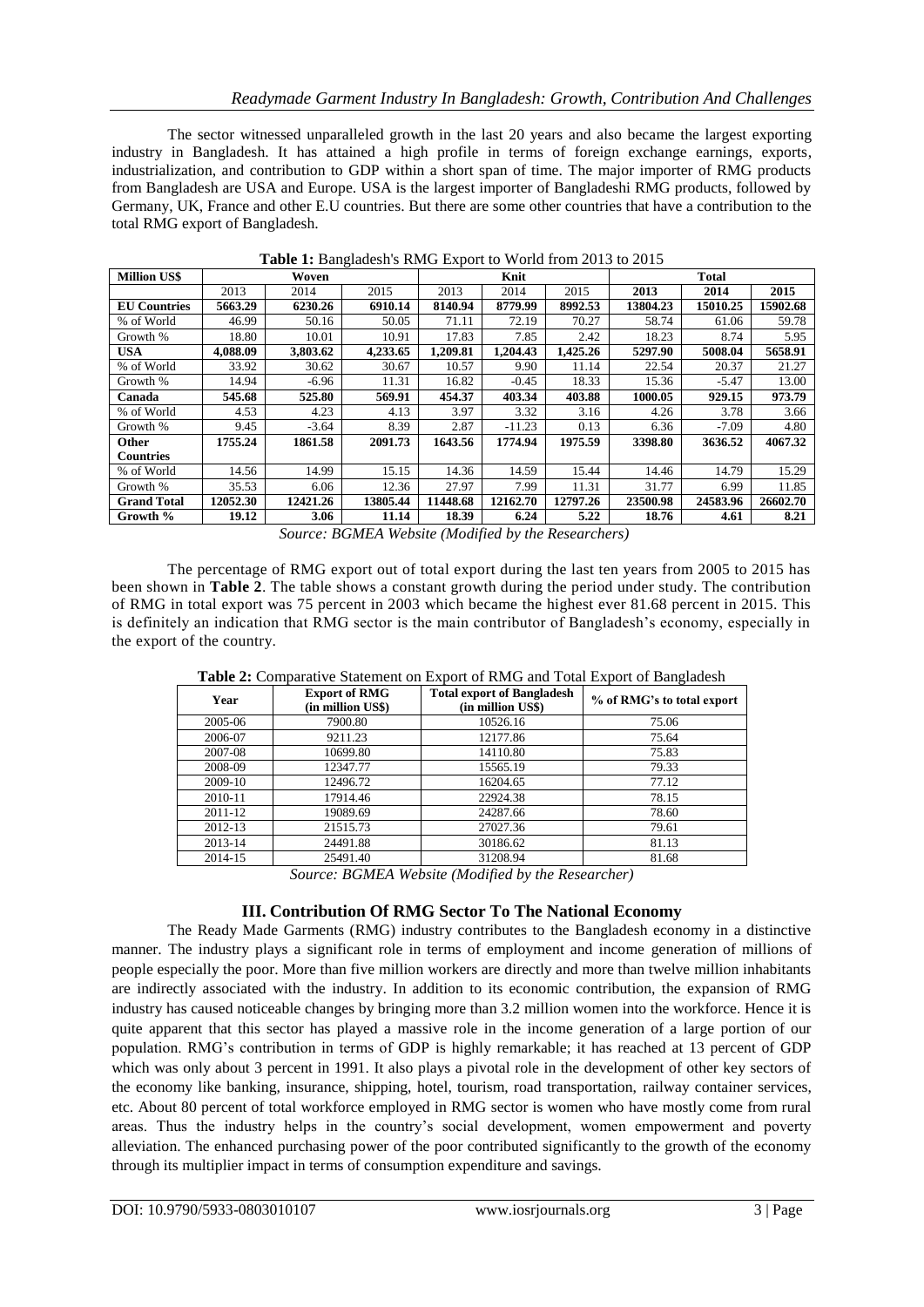

**Figure 2:** Year-wise employment in RMG sector

*Source: BGMEA Web Site (Graph Designed by the Researchers)*

Over a period of 25 years, the garments sector has grown into a US\$6 billion industry. During the period, it has boosted the overall economic growth of the country and raised the viability of other export sectors. About 76 percent of total export earnings of the country come from RMG sector. Fig. 2 shows that in FY 2001- 02 RMG sector of Bangladesh earned around US\$ 4,883 million, in FY 2007-08 the value was US\$ 10,700 million, and finally in FY 2014-15 the value stood at US\$25,491 million.



Figure 3: Contribution of RMG in total export of Bangladesh

*Source: BGMEA Web Site (Graph Designed by the Researcher)*

Bangladesh"s RMG industry, with its woven and knit sub-components, is a pre-dominantly export oriented sector, with 95 per cent of the woven and 90 per cent of the knit exports being directed to foreign markets. The cumulative foreign currency earnings by the sector, since 1978, when first export was registered, is estimated at US\$ 70.56 billion. Bangladesh"s RMG export earning stood at US\$ 9.21 billion in FY2007.



*Source: BGMEA Web Site (Graph designed by the researcher)*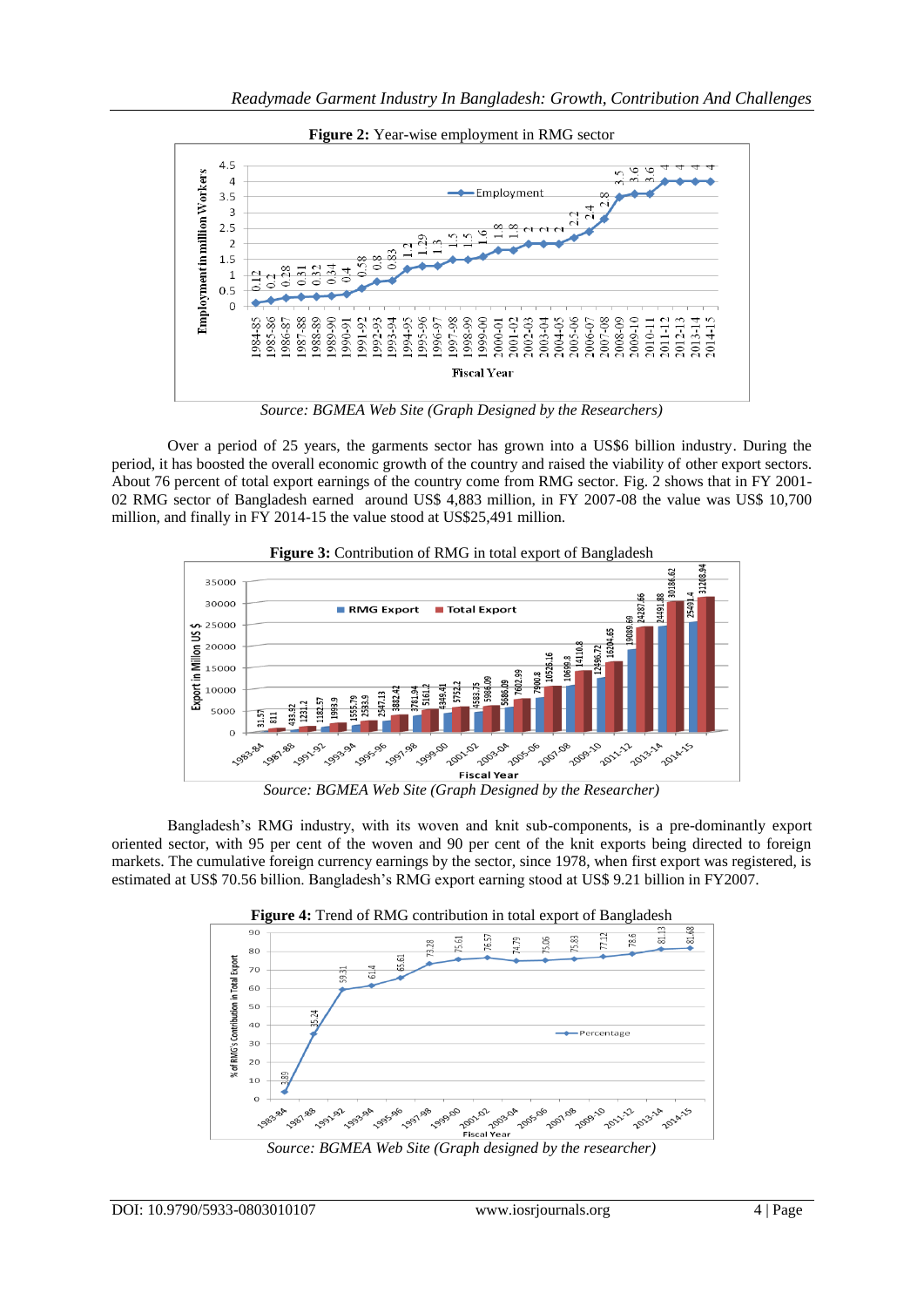Fig. 4 shows that in 2014-15 RMG sector contributed 81.68 percent of the total Bangladesh export of US\$ 31.21 billion in the same year. As shown in Table 3, RMG export in FY2007 was equivalent to 13.25 percent of Bangladesh"s GDP over the corresponding year. Accordingly, local value addition by the sector in 2007 was about US\$ 4.15 billion which was equivalent to 5.96 percent of GDP for the same year. The value addition created by the sector itself was 25 percent of total RMG export earnings which amounted to about US\$ 2.30 billion or equivalent to 3.32 percent of GDP.

| <b>Macro Contribution of RMG Sector</b> | <b>Amount (billion US\$)</b> | As Percentage of GDP |  |  |  |
|-----------------------------------------|------------------------------|----------------------|--|--|--|
| <b>Total RMG Exports</b>                | 9.21                         | 13.25%               |  |  |  |
| <b>Local Value Retention</b>            | 4.15                         | 5.96%                |  |  |  |
| Direct Value-Addition by RMG Sector     | 2.30                         | 3.32%                |  |  |  |
| Source: RGMFA Website                   |                              |                      |  |  |  |

**Table 3:** Contribution of RMG Sector in the Economy

*Source: BGMEA Website*

Growth of RMG sector in Bangladesh has generated a whole new set of linkage industries and facilitated expansion of many service sector activities of the country. The RMG industry has not only boosted the growth of spinning, weaving, dyeing and finishing industries, production of accessories and spare parts, but also contributed to some other economic activities such as banking, insurance, real estate, packaging, hotel and tourism, recycling, consumer goods, utility services, and transportation. The RMG sector has overwhelmingly high backward linkage with textile sector providing fabrics, yarn and other ancillaries. It has also important backward linkage with utility sectors such as electricity and gas. It has forward linkage with transport, communication, banking and insurance and trade services. Besides, there is a considerable subcontracting linkage within the sector. The buying houses also play important role towards bringing the manufacturers and buyers of RMG products closer. The RMG value-added ratio to output stood at 19 percent in 1993-94. Since then the RMG sector has undergone important changes, with substantial movements in terms of enhanced value addition. Knitwear sector is the leader from the view point of value addition and net retention as shown in Table 4.

| .<br>.               | .    |      | .    | .<br>. | .    |      |
|----------------------|------|------|------|--------|------|------|
| Year                 | '994 | 2000 | 2008 | 2012   | 2013 | 2014 |
| Value Addition       | 50%  | 70%  | 75%  | 72%    | 75%  | 75%  |
| <b>Net Retention</b> | 40%  | 55%  | 61%  | 53%    | 50%  | 48%  |
| PIZIMFA III I.       |      |      |      |        |      |      |

*Source: BKMEA Website*

The 5 million workers in the industry have created a large demand for consumer goods. A regular source of earning increases the basic consumption needs such as improved diet, better healthcare, improvements in family utensils and housing conditions etc. The sector has created an increasing demand for consumption of low cost commodities, cosmetics items, dresses, footwear, fast food, and other products. Different industries have been created to serve these growing demands which again created employment opportunities for hundreds of thousands of people.

## **IV. Challenges Of RMG Sector In Bangladesh**

Thanks to the rapid spread of automated procedures for movement of goods and services; global integration of production networks; significant reduction of transportation costs; modernization of ports, customs administration, and other trade infrastructure; trade openness in goods as well as in services is likely to be the order of the coming decades [11]. Theory and historical evidence supports that Bangladesh should continue on a path of export-oriented development. Focus on export markets, rather than the limited domestic market, could be the main driver of employment for the vast number of labor force entering the market as an outcome of the demographic transition of Bangladesh. But the changing trade patterns are creating opportunities as well as challenges for RMG sector of the country. RMG industry is a springboard for national development of Bangladesh because of its low fixed costs and emphasis on labor-intensive manufacturing. The industry has been functioning in the country since long as a catalyst for sustainable development and growth. Despite the stupendous growth of the RMG industry, and its bright prospects, challenges are still there. A few of these challenges are as follows:

One of the biggest challenges for RMG industry in Bangladesh is the long lingering political unrest which seriously threatens production as well as marketing of the same. Compared to Bangladesh's exports to the USA in January 2014, exports in January 2015 experienced a downslide of 7.16 percent. The reflection was not only in value but also in volume. In January 2015, Bangladesh exported 15,200,000 square meters of garments which were 8.38 percent less than the corresponding month of previous year [12].

Most of the RMG industries in Bangladesh are export-oriented. The main markets of RMG products of Bangladesh are the EU and North American countries. Although thousands of RMG industries in Bangladesh are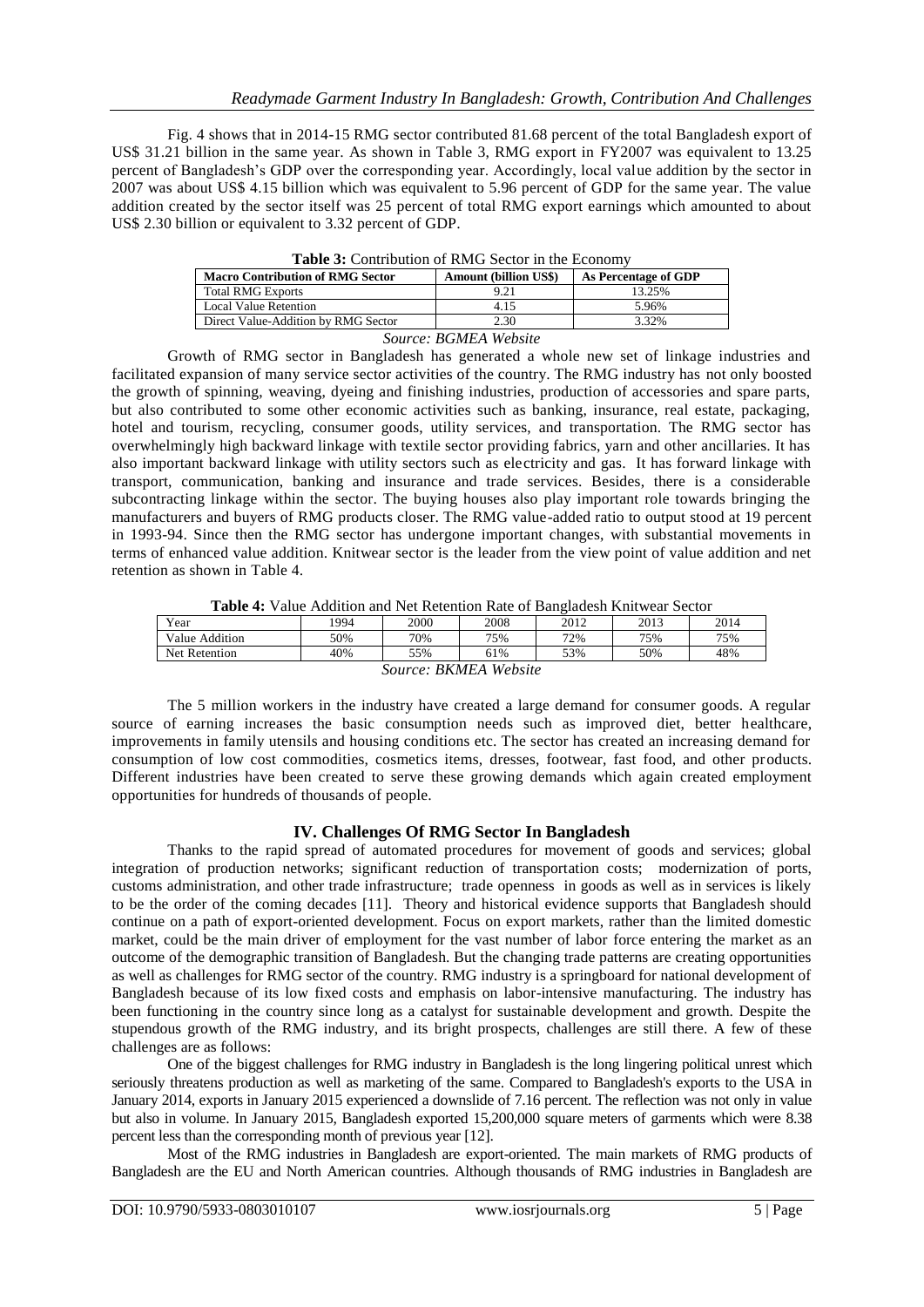engaged in manufacturing RMG products, they have been facing fierce competition from China, India, Sri Lanka and Vietnam in the neighboring region for their market share in the predominant markets of the USA, EU and Canada.

Structural development is badly needed to cope with the competitors. But the RMG sector of Bangladesh has been confronting some structural problems like inadequate and uninterrupted energy supplies, low gas pressure, poor road and transport facilities etc. The successive governments in Bangladesh have failed to provide the required infrastructure and uninterrupted energy supply, making per unit production cost in Bangladesh higher than most of its competitors, if the wage cost effects are isolated.

RMG sector has been facing several compliance related challenges and associated consequences. After the Tragedy of Tazrin Garments and Rana Plaza, the international buyers of the country"s Readymade garments especially the EU and the USA have been pressuring the Bangladesh to comply with some standards. In the meantime GSP facilities for Bangladesh have been stopped. Getting the GSP facilities back is another challenge for the RMG industry of Bangladesh.

The raging controversy over wage hike in the readymade garments (RMG) sector in Bangladesh may be a challenge for the industry. This is happening at a time when the industrial structure in China, the world"s largest exporter of apparel products and one of the major competitors of Bangladesh, is undergoing rapid transformations. While the China shift could benefit Bangladesh"s RMG in the medium to long run, the industry faces some short-term challenges largely owing to economic problems in the advanced economies [13]

While the emerging markets returned to the high growth path following the great recession of 2008-09, the advanced countries' economic outlook remains gloomy. The hope of economic recovery is overshadowed by continuous job losses in the US and the sovereign debt problem on the both shores of the Atlantic. Further, many countries in Europe are announcing a series of austerity measures that could slash their demand for imported goods and services significantly. However, the recent austerity measures and a less than rosy outlook of advanced economies could affect Bangladesh"s apparel sector adversely.

Recent reports by various analysts and researchers reveal that Bangladesh RMG industry is suffering from the dearth of professional and highly skilled marketing personnel and has to rely on the expert personnel from abroad who are very expensive to hire.

#### **V. Conclusion And Recommendations**

It is expected that over the next twenty years, international trade will become the lifeline of Bangladesh economy than today. The share of exports, especially readymade garments, in GDP could be expected to increase many folds. Therefore, trade policy reforms at the border and within the border will have to be undertaken to utilize the potentials of garments industry and to grow the economy out of poverty and under-employment. It is also time to change the conventional trade and trade policies. Special focus should be given on RMG sector in Bangladesh"s five year plans and other longer-term plans to ensure a sustainable growth of the industry, which means incorporating RMG issue s into every stage of the development planning cycle. This must be underpinned by strong inter-ministerial coordination and consultative processes with a wide range of stakeholders, including consumer groups. It is the responsibility of the stakeholders, business leaders and the government to protect the interest of the RMG industry which has given Bangladesh economy a strong foothold, created jobs for millions of people, especially for women, freeing them considerably from the shackles of poverty.

RMG industry in Bangladesh has already proved itself to be a resilient industry and can be a catalyst for further industrialization of the country. However, the industry still depends heavily on imported fabrics. To face the upcoming challenges in RMG sector, some new thinking and new directions in trade policy orientation have become the latest imperative. Some of them could be as follows:

- High protection for a long period creates inefficiency and undermines competitiveness over the long term. Therefore, we have to review the protection policy, scale down the level of protection, and establish a mechanism of time bound protection for import substitutes.
- In Bangladesh, tariffs are among the highest in the world. Recognizing that a high tariff regime undermines export competitiveness, it is time to seriously start scaling back NPR on domestically produced RMG items.
- In Bangladesh, 98 percent of exports are final consumer products with little or no intermediate goods. Trade and domestic policies have an anti-intermediate goods bias. This needs to change as trade in intermediate goods is the fastest growing component of global trade. Bangladesh needs to exploit the opportunities created by cross-border production networks to produce and export intermediate goods that could be assembled elsewhere.
- Bangladesh should also continue seeking market access under the various bilateral and regional trade and investment arrangements. What is notable is that it might be easier to sign on to South-South regional arrangements, but the greatest gains may come from North-South regional communities. Bangladesh should be looking forward and preparing to reach trading arrangements with some forthcoming mega pacts like TPP, TTIP, and RCEP, where the bulk of our future export markets will lie.